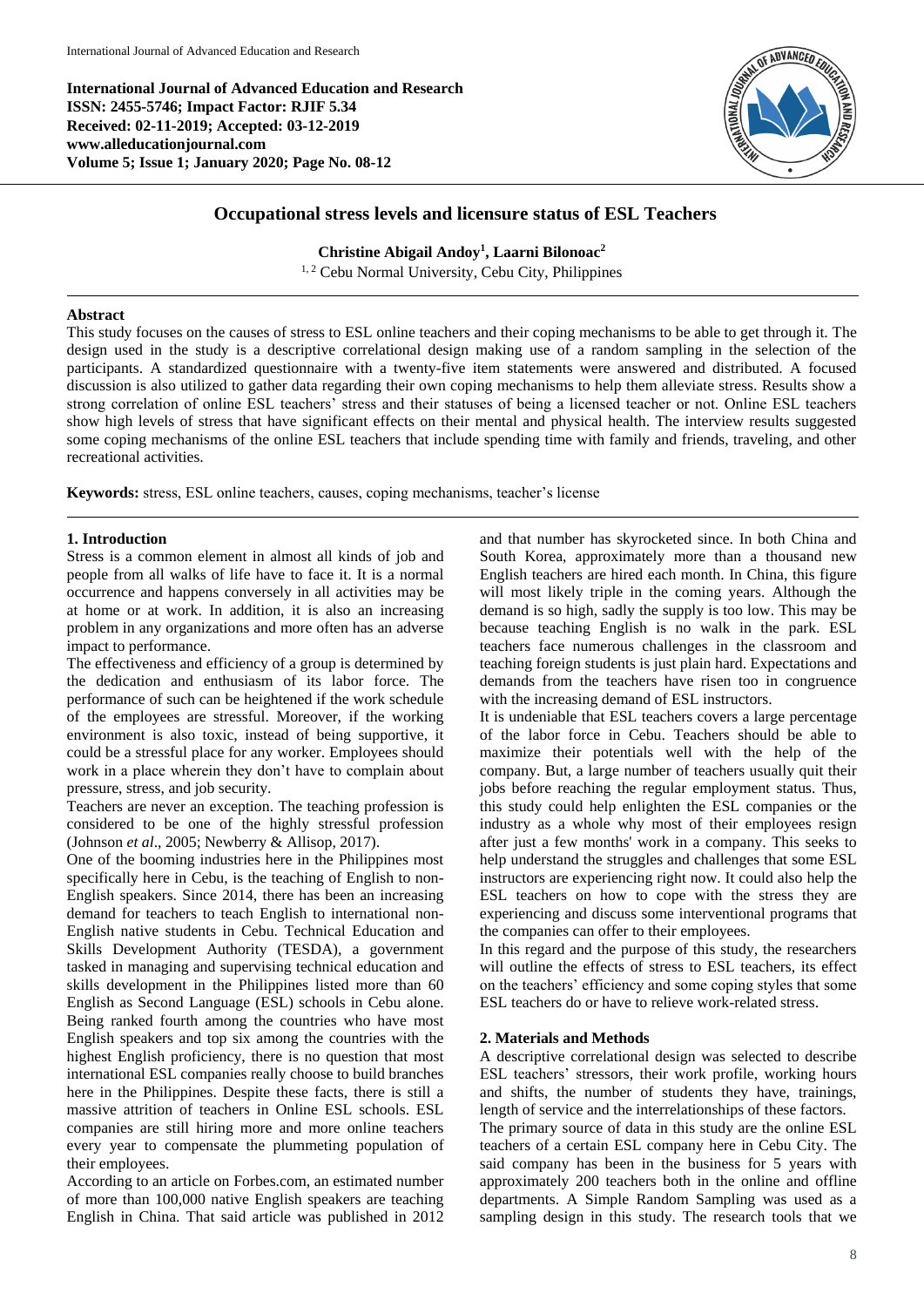used in this study were focused-group discussion, interviews, and an adopted standardized Stress Level Questionnaire (ISMA UK, 2013)<sup>[7]</sup>.

The Questionnaire used was a standardized tool with 25 statements the participants must honestly answer by placing a check mark on a scale that correspond with their answers. Each bracket of scores will give a descriptive narrative on the stress level of the respondent. If the score gathered is between 0-1.66: You are least likely to suffer from stressrelated illness. 1.67 – 3.53: You are more likely to experience stress related ill health either mental, physical or both. You would benefit from stress management or counseling or advice to help in the identified areas. 3.54 - 5:

# **3. Results**

You are the most prone to stress showing a great many traits or characteristics that are creating un-healthy behaviors. This means that you are also more likely to experience stress & stress-related illness e.g. diabetes, irritable bowel, migraine, back and neck pain, high blood pressure, heart disease/strokes, mental ill health (depression, anxiety & stress). It is important to seek professional help or stress management counselling or to consult a medical practitioner.

A handful sample size of participants was selected to join the group discussion for the purpose of this study and the researchers would seek permission from the company to conduct the interview and give questionnaires.

|  |  |  | <b>Table 1:</b> Stress Level Questionnaire |  |
|--|--|--|--------------------------------------------|--|
|--|--|--|--------------------------------------------|--|

|                                                                                                          | <b>Items</b>                                                                                                                                         | <b>Weighted Mean</b> | <b>Interpolation</b> |
|----------------------------------------------------------------------------------------------------------|------------------------------------------------------------------------------------------------------------------------------------------------------|----------------------|----------------------|
| 1.                                                                                                       | I frequently bring home work at night.                                                                                                               | 1.1                  | Low                  |
| $\overline{c}$ .                                                                                         | Not enough hours in the day to do all the things that I must do.                                                                                     | 2.8                  | Moderate             |
| 3.                                                                                                       | I deny or ignore problems in the hope that they will go away.                                                                                        | 2.9                  | Moderate             |
| 4.                                                                                                       | I do the jobs myself to ensure they are done properly.                                                                                               | 3.9                  | High                 |
| 5.                                                                                                       | I underestimate how long it takes to do things.                                                                                                      | 3.25                 | Moderate             |
| б.                                                                                                       | I feel that there are too many deadlines in my work/life that are difficult to meet.                                                                 | 2.95                 | Moderate             |
| 7.                                                                                                       | My self-confidence/self-esteem is lower than I would like it to be.                                                                                  | 3.65                 | High                 |
| 8.                                                                                                       | I frequently have guilty feelings when if I relax do nothing.                                                                                        | 3.6                  | High                 |
| 9.                                                                                                       | I find myself thinking about problems even when I am supposed to be relaxing.                                                                        | 3.75                 | High                 |
|                                                                                                          | 10. I feel fatigued or tired even when I wake up after an adequate sleep.                                                                            | 3.6                  | High                 |
| 11.                                                                                                      | I often nod or finish other people's sentences for the, when they speak slowly.                                                                      | 3.35                 | Moderate             |
|                                                                                                          | 12. I have a tendency to eat, talk, walk, and drive quickly.                                                                                         | 3.75                 | High                 |
|                                                                                                          | 13. My appetite has changed, have either a desire to binge or have a loss of appetite/may skip meals.                                                | 3.9                  | High                 |
|                                                                                                          | 14. I feel irritated or angry if the car or traffic in front seems to be going too slowly/ I become very<br>frustrated at having to wait in a queue. | 3.7                  | High                 |
|                                                                                                          | 15. If something or someone really annoys me I will bottle up my feelings.                                                                           | 3.9                  | High                 |
|                                                                                                          | 16. When I play sport or games, I really try to win whoever I play.                                                                                  | 3.45                 | High                 |
|                                                                                                          | 17. I experience mood swings, difficulty making decisions, concentration, and memory is impaired.                                                    | 3.75                 | High                 |
|                                                                                                          | 18. I find fault and criticize others rather than praising, even if it is deserved.                                                                  | 2.65                 | Moderate             |
|                                                                                                          | 19. I seem to be listening even though I am preoccupied with my own thoughts.                                                                        | 3.85                 | High                 |
|                                                                                                          | 20. My sex drive is lower, can experience changes to menstrual cycle.                                                                                | 1.65                 | Low                  |
| 21.                                                                                                      | I find myself grinding my teeth.                                                                                                                     | 1.9                  | Moderate             |
| 22.                                                                                                      | Increase in muscular aches and pains especially in the neck, head, lower back, shoulders.                                                            | 3.45                 | High                 |
| 23. I am unable to perform tasks as well as I used to, my judgement is clouded or not as good as it was. |                                                                                                                                                      | 3.2                  | Moderate             |
|                                                                                                          | 24. I find I have a greater dependency on alcohol, caffeine, nicotine or drugs.                                                                      | 1.15                 | Low                  |
| 25. I find that I don't have time for many interests/hobbies outside of work.                            |                                                                                                                                                      | 3.3                  | Moderate             |

The following score range scale is used to categorize the stress levels of online ESL teachers.

\*3.36 – 5.00 – High Stress

1.68 – 3.35 – Moderate Stress

 $0-1.67 - Low Stress$ 

Most ESL online teachers reported stress levels in the high range. Out of the 25 questions in the stress level questionnaires, they showed high marks of stress levels in 13 questions which is more than half of the total questions.

This is somewhat scary to note because teachers should maintain a healthy emotional well-being but this survey shows the opposite.

| <b>Table 2:</b> Correlation of Variables to Stress Level of ESL Online Teachers |  |  |
|---------------------------------------------------------------------------------|--|--|
|---------------------------------------------------------------------------------|--|--|

| Variables                                       | <b>Pearson's ValueP Value</b> |      | <b>Decision</b>                                     | <b>Interpretation</b> |
|-------------------------------------------------|-------------------------------|------|-----------------------------------------------------|-----------------------|
| Age to Stress Level                             | .178                          | .453 | Reject the null hypothesis.                         | No correlation.       |
| Gender to Stress Level                          | .329                          | .157 | Reject the null hypothesis.                         | No correlation.       |
| Civil Status to Stress Level                    | $-.263$                       | .263 | Reject the null hypothesis.                         | No correlation.       |
| <b>Educational Attainment to Stress Level</b>   | $-.094$                       | .639 | Reject the null hypothesis.                         | No correlation.       |
| Licensure Status to Stress Level                | $-.503*$                      | .024 | Accept the null hypothesis. There is a correlation. |                       |
| Months of Service to Stress Level               | .151                          | .525 | Reject the null hypothesis.                         | No correlation.       |
| Monthly Income to Stress Level                  | .226                          | .339 | Reject the null hypothesis.                         | No correlation.       |
| Number of Students to Stress Level              | .300                          | .199 | Reject the null hypothesis.                         | No correlation.       |
| Trainings and Seminars Attended to Stress Level | .069                          | .772 | Reject the null hypothesis.                         | No correlation.       |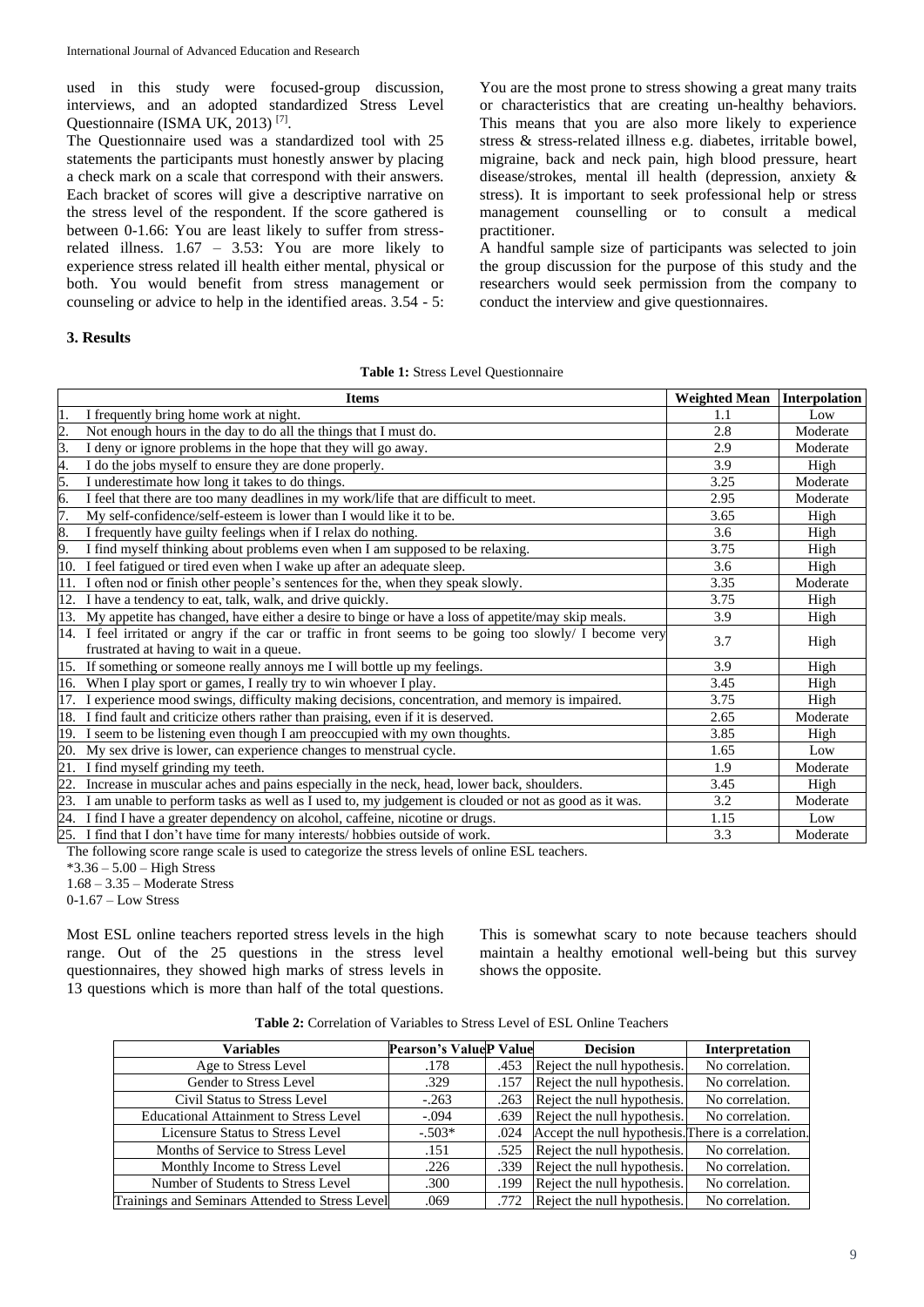Table 2 revealed that the licensure status of the online ESL teachers is the primary cause of their stress. Age, gender, civil status, educational attainment, months of service, monthly income, number of students, and training and seminars attended were not significant factors in online ESL teachers perception to stress.

# **According to the results of the interview, these are the top five common causes of stress of online ESL teachers**

| 1. | Number of<br><b>Students</b>             | The number of pupils (whether too many or too little) causes stress to teachers. If their shift is<br>fully booked especially with young ones who are in the beginner's level, their level of fluency<br>in English frustrates the teachers. For some, having very few pupils also would mean lesser<br>incentives.<br>"inig check sa classroom page, full bookungs, mga bata pa kayo unya hate na namu ang kids<br>classes. Kanang beginners pajud nga dili makasabot. Usahay pud kung gamay rapud kaayo<br>gamay ra ug incentives. Naa pud higher level nga lessons. Mag-ask sila ug daghan kaayong<br>pangutana kay very inquisitive man. Naa pajud pop-up lessons para sa higher level like<br>TOEIC lessons."<br>The participants of the study had expressed that the very high and very low numbers of pupils<br>causes them stress. |
|----|------------------------------------------|--------------------------------------------------------------------------------------------------------------------------------------------------------------------------------------------------------------------------------------------------------------------------------------------------------------------------------------------------------------------------------------------------------------------------------------------------------------------------------------------------------------------------------------------------------------------------------------------------------------------------------------------------------------------------------------------------------------------------------------------------------------------------------------------------------------------------------------------|
| 2. | Attitudes of Co-<br>workers              | This focuses on the unpleasant attitudes of their co-workers. Healthy environment in work is<br>supposed to be one of the things the teachers are supposed to look forward in reporting to work<br>but it could not be helped factions do exist in work.<br>"Some are not friendly and they have their own world. It is difficult to build relationships<br>especially when you are a newbie. We notice that majority have their own groupings already."<br>Healthy working environment and acceptance are two of the feelings which makes teachers<br>excited to report to work and make the accomplishment of the tasks easier and faster. But<br>because of these, the teachers will have to adjust more and try harder to get into groups.                                                                                             |
| 3. | <b>Monthly Meetings</b><br>and Trainings | The company's meetings and trainings also causes stress to these teachers. Meetings are<br>necessary regardless of the organization people belong to. It is an avenue to exchange ideas,<br>give updates, and formulate plans for the good of the group. But at times, sudden meetings or<br>unannounced gathering leaves an impression on some teachers that something wrong might<br>have happened or it appears negative to them causing them to wonder and stress.<br>"Kanang unannounced kulbaan mi kay basin kasab-an rami or naa miy nabuhat nga sayop.<br>Most of the times, dili name mkareceive ug positive news man gud mao nang basta<br>unannounced kay kulbaan mi."                                                                                                                                                          |
| 4. | Traffic                                  | The third theme of the study is on the transportation issue. As expressed by the participants,<br>heavy traffic forces them to always wake up early to avoid coming to work late.<br>"We wake up very early always just to avoid the traffic but sometimes, unexpected events<br>happen like accidents which causes our tardiness in coming to work despite waking up early."<br>Waking up early but still arriving in work late because of unforeseen events such as accidents<br>makes a bad start and a bad day for the participants.                                                                                                                                                                                                                                                                                                   |
| 5. | Extra-curricular<br>Activities           | Having many extra-curricular tasks such as having TESDA trainings and Masteral classes<br>which are not related to work or not a requirement in the work also causes stress to online ESL<br>teachers.<br>"We also have our classes and trainings in TESDA and some of us are enrolled in the<br>Masteral program. Like any other students, we have projects and requirements we need to<br>comply and because of that, if the tasks are unfinished we sometimes bring it to work and<br>juggle it with our schedules."<br>Competition is getting higher, and the teachers have this desire to pursue post graduate courses<br>or TESDA courses to keep abreast with demands of time. Having a certificate and a diploma in<br>Masters help them in their professional growth.                                                             |

**Table 3:** Five common causes of stress of online esl teachers

This table shows that there are many factors that causes stress to online ESL teachers. These causes are work-related issues and some are not within the control of teachers anymore. Occupational stress is very common in any job and being an online ESL teacher is certainly not an exception to that.

However, these online ESL teachers have different coping styles also to help them alleviate the stress they are having.

Based on the interview, these are the common coping styles of online ESL teachers in helping them to relieve stress.

| Acceptance of the Variables<br>that They Cannot Control<br>(e.g. traffic, the number of<br>students they have each<br>day) | Online ESL teachers believe that this is the most difficult thing to do. Traffic and the<br>number of students they have each day are the uncontrollable variables that are not<br>within their control anymore. For some teachers, anticipating the traffic every day<br>and leaving the house early are the common things they do so that they won't be<br>more stressed.<br>The students are the ones who choose their teachers and the teachers have no choice<br>but to accept the number of students they have for a day. |
|----------------------------------------------------------------------------------------------------------------------------|---------------------------------------------------------------------------------------------------------------------------------------------------------------------------------------------------------------------------------------------------------------------------------------------------------------------------------------------------------------------------------------------------------------------------------------------------------------------------------------------------------------------------------|
| Spending Time with Their                                                                                                   | This is the most common stress-reliever that these online ESL teachers do to                                                                                                                                                                                                                                                                                                                                                                                                                                                    |
| Families and Friends/Going                                                                                                 | alleviate stress. Families and their loved ones are the motivational factors that online                                                                                                                                                                                                                                                                                                                                                                                                                                        |
| to Vacation With Them                                                                                                      | teachers have in order to work hard every day. Whenever they feel like giving up,                                                                                                                                                                                                                                                                                                                                                                                                                                               |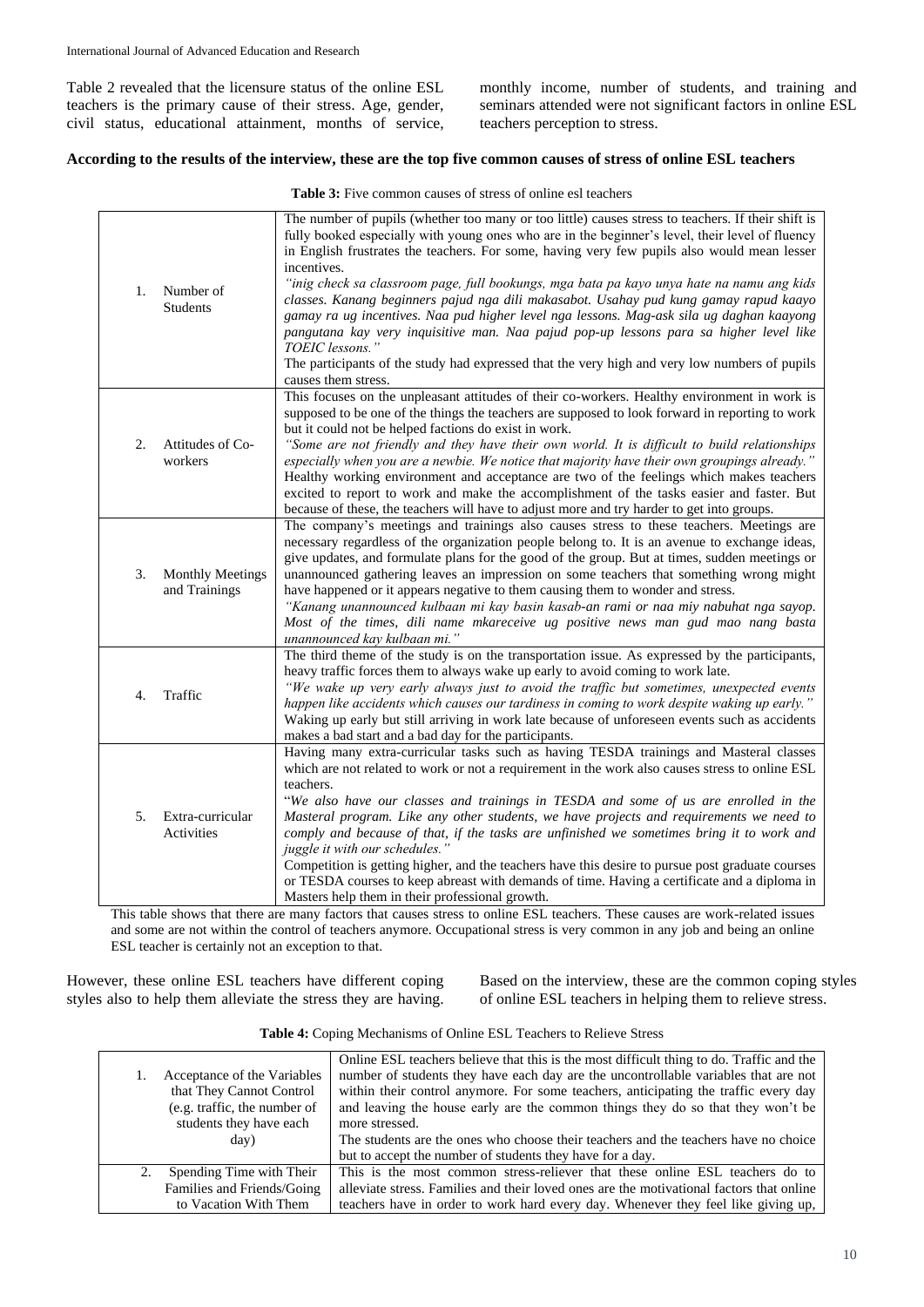|    |                                                                | they always put in mind or remember that they have families and loved ones they<br>need to support and that their families and loved ones are always there whenever<br>they feel blue.                                                                                                                                                           |
|----|----------------------------------------------------------------|--------------------------------------------------------------------------------------------------------------------------------------------------------------------------------------------------------------------------------------------------------------------------------------------------------------------------------------------------|
| 3. | <b>Stress Eating/Eating Out</b><br>with Family and Friends     | Once a month, online ESL teachers make sure that they eat out with family, friends<br>or co-workers at least once a month. Connecting and talking with their friends and<br>family will help them forget the stress they have at work. It also helps their<br>emotional health.                                                                  |
| 4. | Doing Hobbies like Going<br>Running/Jogging,<br>Shopping, etc. | This surely relieves stress of online ESL teachers. Another teacher said that buying<br>something for herself as a reward surely helps her maintain her emotional well-<br>being. She believes that giving themselves rewards sometimes will help them<br>redirect the stress they are feeling to something different.                           |
| 5. | Filing for a Vacation Leave                                    | Most teachers who leave in a far province or those who leave outside Cebu Island<br>make sure that they file for a vacation leave once every three months. They often go<br>to beaches or go mountain climbing. This will help them connect with nature and it's<br>also a great stress-reliever for them which is found to be really effective. |

These are the common activities that online ESL teachers have to do to help them relieve the stress they are feeling. Moreover, their emotional well-being is also given the utmost importance in these recreational activities.

# **4. Discussion**

Table 2 shows that there was a significant correlation of the respondents' stress levels and their status of being a licensed teacher. In other words, those online ESL teachers who are licensed professional teachers are more stressed compared to those who are not LET passers. The LET conducted by the Professional Regulation Commission twice a year really do contributes to the stress levels of those who successfully passed them. Online ESL instructors are put to more stress when they are licensed individuals due to some factors. An explanation would be that they are putting too much negative pressure on themselves since they are obliged to perform better and produce positive results than those people who are not LET passers. Age, gender, civil status, educational attainment, months of service, monthly income, number of students, and training and seminars attended were not significant factors in online ESL teachers perception to stress.

This study revealed that teacher licensure really affects a teacher's emotions thus resulting to stress. Having the license proves that the teacher is capable of performing way better compared to those who are not. Licensure is an essential component to guarantee quality in the teaching labor force. It is the course of action of someone's knowledge of the teaching skills, pedagogies, and techniques on how to teach a certain subject (Mitchell, 2001; ETS, 2004) <sup>[6]</sup>. Obtaining the accomplishment of becoming a Licensed Professional Teacher (LPT) is the highest mark that brings a teacher in the professional field. Therefore, teacher licensure shows greater career advantage because it is a hiring standard acknowledged not only by the government and public schools but also to the private sectors as a guarantee of competence, quality, and expertise about the field (Acosta and Acosta, 2016)  $[2]$ . Passing the LET does not only bring prestige and honor to the test takers. It also gives them a more competitive advantage to those who didn't pass the exam. It shows the hard work a teacher does for the whole four-year education and demonstrates that the said person was able to me*et al*l the standards required for the teaching profession (National Board for Professional Teaching Standards, 2015)<sup>[11]</sup>. Almost all countries worldwide require their teachers to pass the licensure examination before they are considered "highly qualified" and eligible for employment as teachers, and be conferred the title of being a professional teacher. (Riney, Thomas, Williams, Kelley 2006; Aquino and Balilla,  $2015$ <sup>[4]</sup>. The private sectors prefer to hire licensed

professional teachers for the reason that they understand the teaching skills well thus associated with increased student achievement (Alexander and Fuller, 2004) [5]. However, this challenge doesn't give a positive pressure to the teacher. On the contrary, it is seen mainly as a negative effect, with a wide array of psychological results (e.g., job dissatisfaction, underemployment) and the physiological aspect as well (e.g., poor eyesight, high blood pressure) (Van Dick & Wagner 2001) <sup>[12]</sup>. Moreover, stress affects not only the teacher's physical and emotional attributes but also the workplace where he/she is teaching at (Wilson 2002; Claxton 1989)<sup>[13]</sup>.

Most ESL online teachers reported stress levels in the high range. Out of the 25 questions in the stress level questionnaires, they showed high marks of stress levels in 13 questions which is more than half of the whole questionnaire. Table 1 shows that their stress levels does not only affect their behaviors but also their emotional and physical states. Teacher stress gives negative effects such as frustration and anxiety result teaching-related activities which are perceived to threaten their psychological or physical well-being (Abel & Sewell, 1999)<sup>[1]</sup>. Teaching is indeed one of the most stressful occupations not only in developing countries but in the world in general. The results in Table 12 shows the severe stress these teachers have that affects their physical health. Their appetite changes, and they feel an increase in muscular pains all throughout their bodies. If their minds and bodies are constantly on edge, they may face health problems. Exercise has been found to be especially effective in reducing stress but teachers don't have the time for it because of work overload (Long, 1998) [8]. Even in their free time, all they are thinking of is their work and their students and how to help them improve. Moreover, Adams, Heath-Camp and Camp (1999) <sup>[3]</sup> suggested that over half of all teachers worldwide reported extreme levels of stress and an increasing rate of occupational-related stress.

It can also be inferred that these online ESL teachers prefer to challenge themselves and tend to accept non-teaching related tasks. They like to keep themselves busy. They feel more challenged at work if they would be given some tasks. It feels more productive to them when they are busy doing something compared to just being in the sideshow doing nothing. As the performance of the company relies on the active participation of their work force, they are given trainings and seminars to achieve high job satisfaction.

ESL online teachers faces a lot of stressors in their